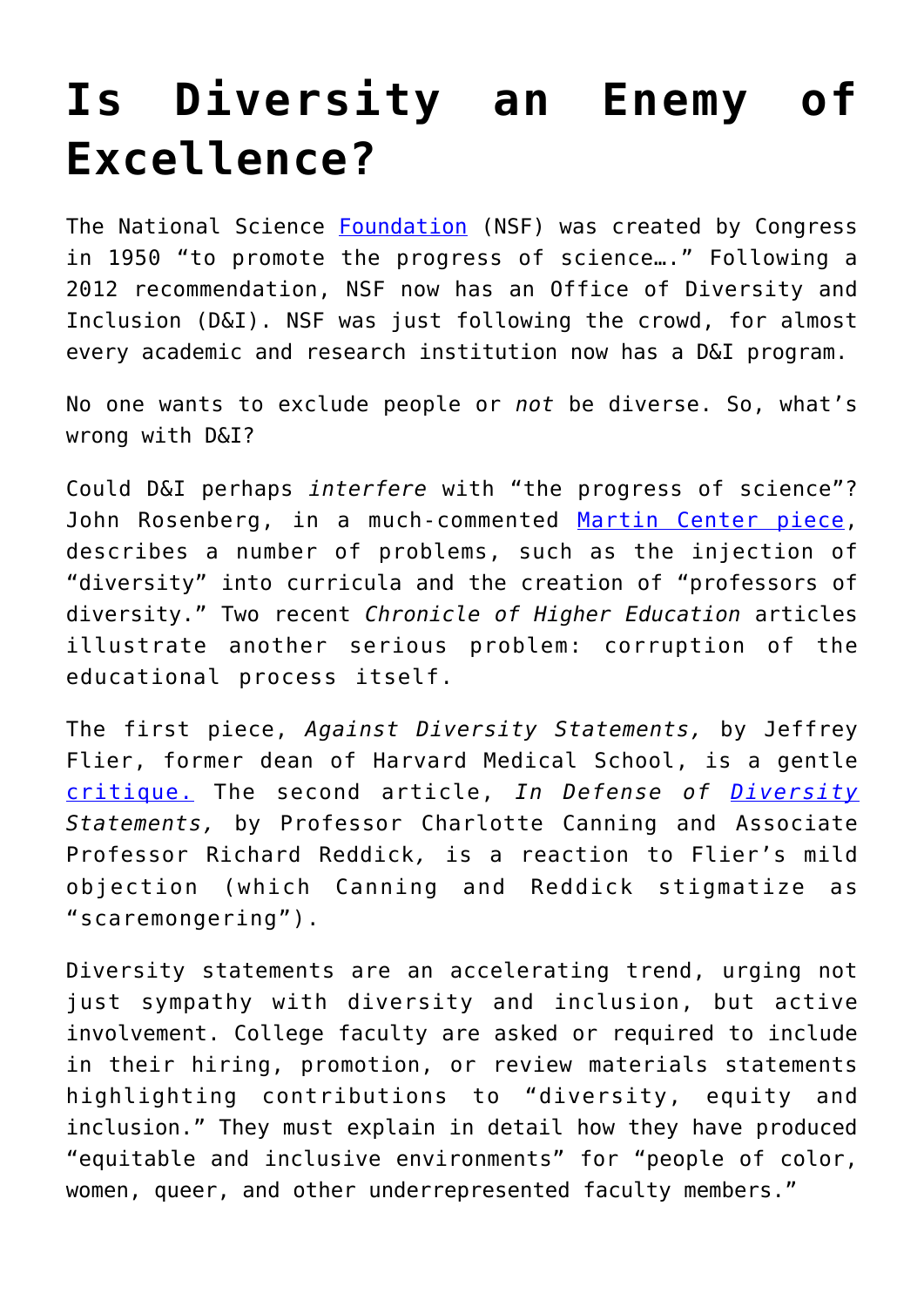Flier's article didn't propose that diversity statements be abolished. He simply warns they may lead to "politically influenced litmus tests." The demise of Google engineer James Damore, fired for writing a bland critique of Google's D&I policy, is [an example](https://www.psychologytoday.com/us/blog/adaptive-behavior/201708/let-us-hear-no-more-whining-about-disparate-impact) of the kind of thing that Flier warns against. Will Damore's academic counterparts soon be similarly vulnerable?

## Diversity is irrelevant to academe's main purpose

The fundamental objection to diversity initiatives is that they have *nothing whatever* to do with the core mission of a university: which is intellectual excellence in the pursuit of truth via teaching and research. D&I efforts might still be acceptable if they did not interfere with the university's core mission. Ancillaries like health care, dining facilities, and (perhaps) sports do not compromise education or research. But, is "diversity and inclusion" like that? No. Increasingly D&I conflicts with intellectual excellence.

In addition to the political litmus tests feared by Dean Flier, diversity and inclusion of identity groups sometimes means exclusion and uniformity of ideas — and diversity advocates [sometimes admit it](https://www.jamesgmartin.center/2018/06/diversity-and-inclusion-of-identity-groups-often-means-uniformity-and-exclusion-of-ideas/). Identity diversity is very far from idea diversity. The drive for diversity can also limit rigor and dumb down difficult courses. The Canning and Reddick article provides a couple of examples.

These two authors claim that the academy is not "a space of objective assessment" especially for "those on the margins." Rather than defend this claim with any kind of empirical argument, they recite the tale of [Carmen Mitchell](https://www.insidehighered.com/views/2018/11/15/benefits-faculty-diversity-statements-opinion), a Ph.D. student in the Department of Health Management at the university of Louisville.

D&I evidently helped Ms. Mitchell, who affirms that "Nearly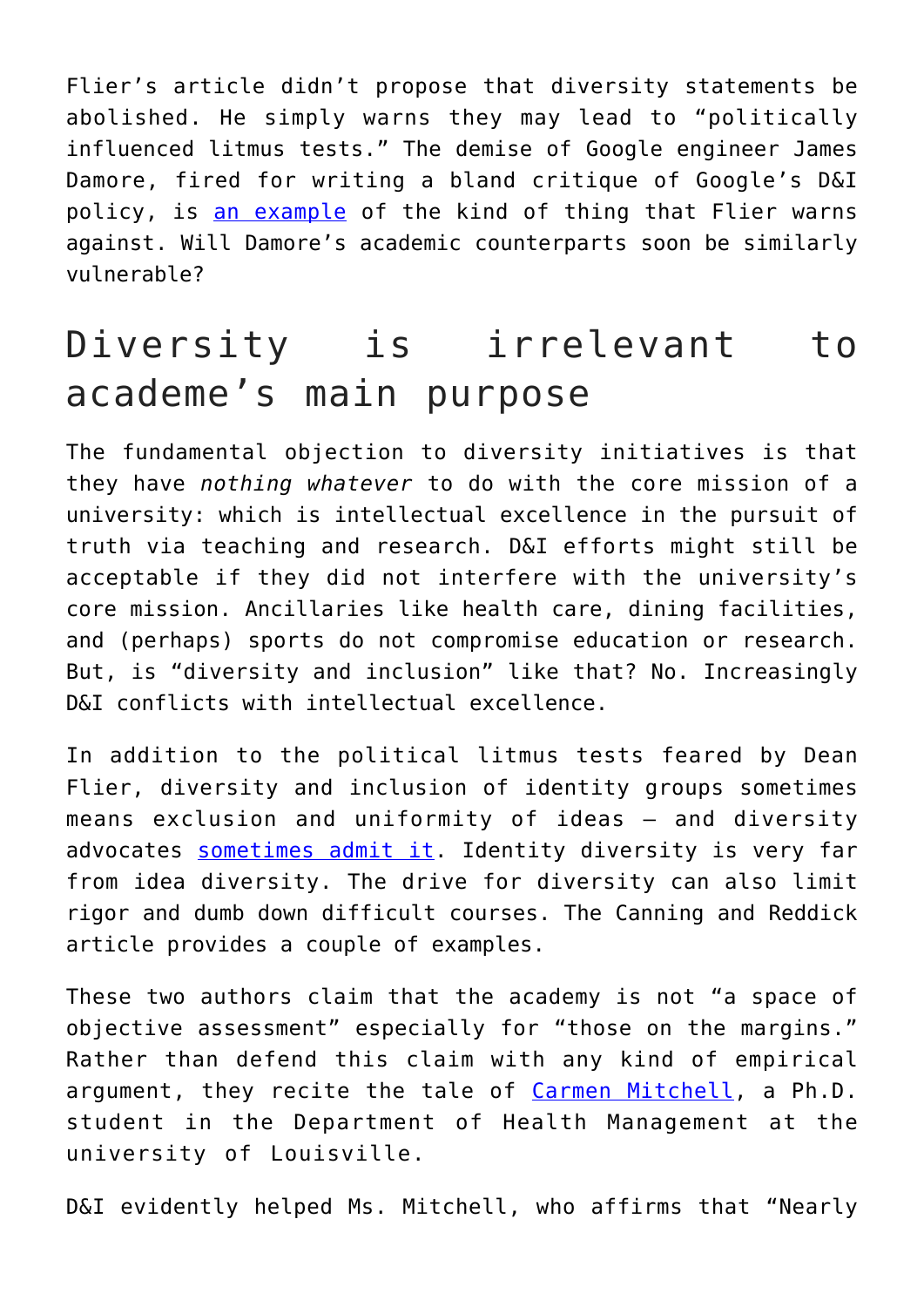all of the most supportive and helpful faculty members who helped steer me toward a Ph.D. were women (of many races)." In other words, her personal leg-up justifies the D&I program. Reacting to a comment by a prominent critic of "diversity statements," she writes,

*Back in September, Heather MacDonald, [criticizing the new](http://www.latimes.com/opinion/op-ed/la-oe-mac-donald-diversity-ucla-20180902-story.html) [requirement,](http://www.latimes.com/opinion/op-ed/la-oe-mac-donald-diversity-ucla-20180902-story.html) asked readers to consider whether Albert Einstein would have been hired into a faculty position if he had to provide an EDI statement, implying that it may have been a distraction from his work as a scientist.*

Good point; but then Ms. Mitchell goes on: "Personally, I find Einstein to be a curious example, given that Einstein was Jewish and a frequent target of anti-Semitism throughout his life."

I find Ms. Mitchell's puzzlement puzzling in itself. Einstein was hired because of his brilliance as a physicist, not his Jewishness. Why wouldn't other, but equally brilliant, equally 'marginalized,' scientists have benefited in the same way as Einstein? In other words, what's diversity got to do with it? The answer: nothing.

Continuing on this trajectory, Ms. Mitchell asks: "How many female, black, poor and other Einsteins have we failed to discover because of the academy's *history of exclusion*…? [emphasis added]." She does *not* go on to ask, "How many *non*female, *non*-poor Einstein's were excluded because female and black candidates were preferred?" Nor does she ponder whether all these women and minority candidates were in fact better smarter, more hard-working — than all those excluded. These are not issues for Ms. Mitchell, for whom curing "underrepresentation" is all that matters.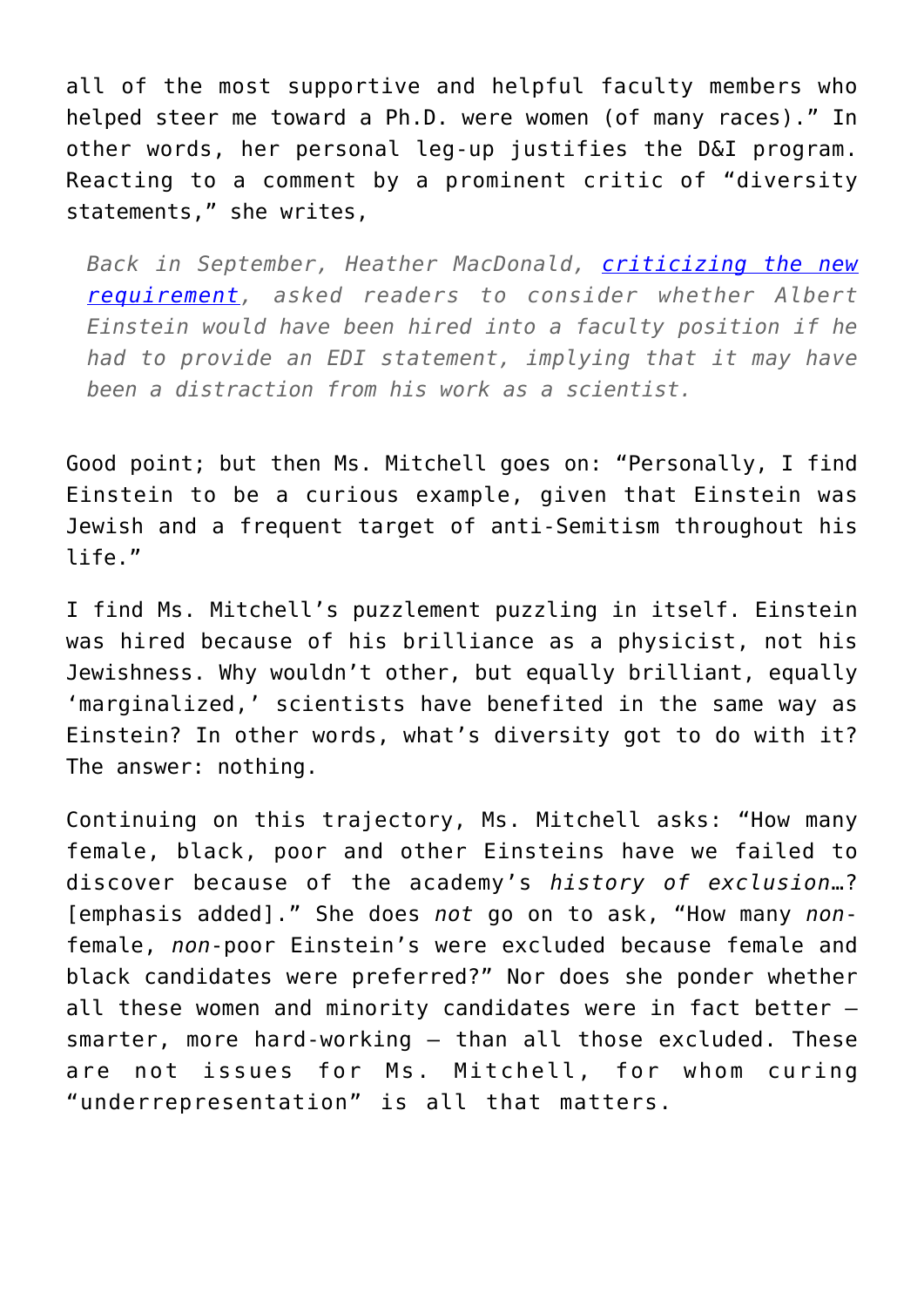## If a course is tough, change the course?

What does Ms. Mitchell mean by "an inclusive environment"? She gives an example illustrating the destructiveness of the whole diversity project:

*Consider an introductory biology course, for example. Often, such courses are structured so that students' grades are based on a few exams that require memorization of a large volume of content. Such grading schemes heavily privilege upper-middle-class traditional students with copious amounts of support and free time over their working-class and nontraditional peers with jobs and families.* 

In other words, biology exams are tough and "upper-middleclass" students do well on them because they lead privileged lives (and 'underrepresented minorities,' presumably, do badly).

Unfortunately, the data show that class is not very relevant to college success:

*Troubling disparities [in college completion] between students of color and their white peers and among students from different socioeconomic back grounds persist even after adjusting for differences in [academic preparation](https://www.aei.org/publication/elevating-college-completion/).*

Ms. Mitchell seems not to understand that individual students differ in motivation and ability and that these differences owe little to class differences. Exams can be tough and minority students tend to do worse on them, regardless of background.

Instead of acknowledging individual differences, Mitchell's solution to racial disparities is to change "grading schemes." She objects to memorizing a "large volume of content." Her